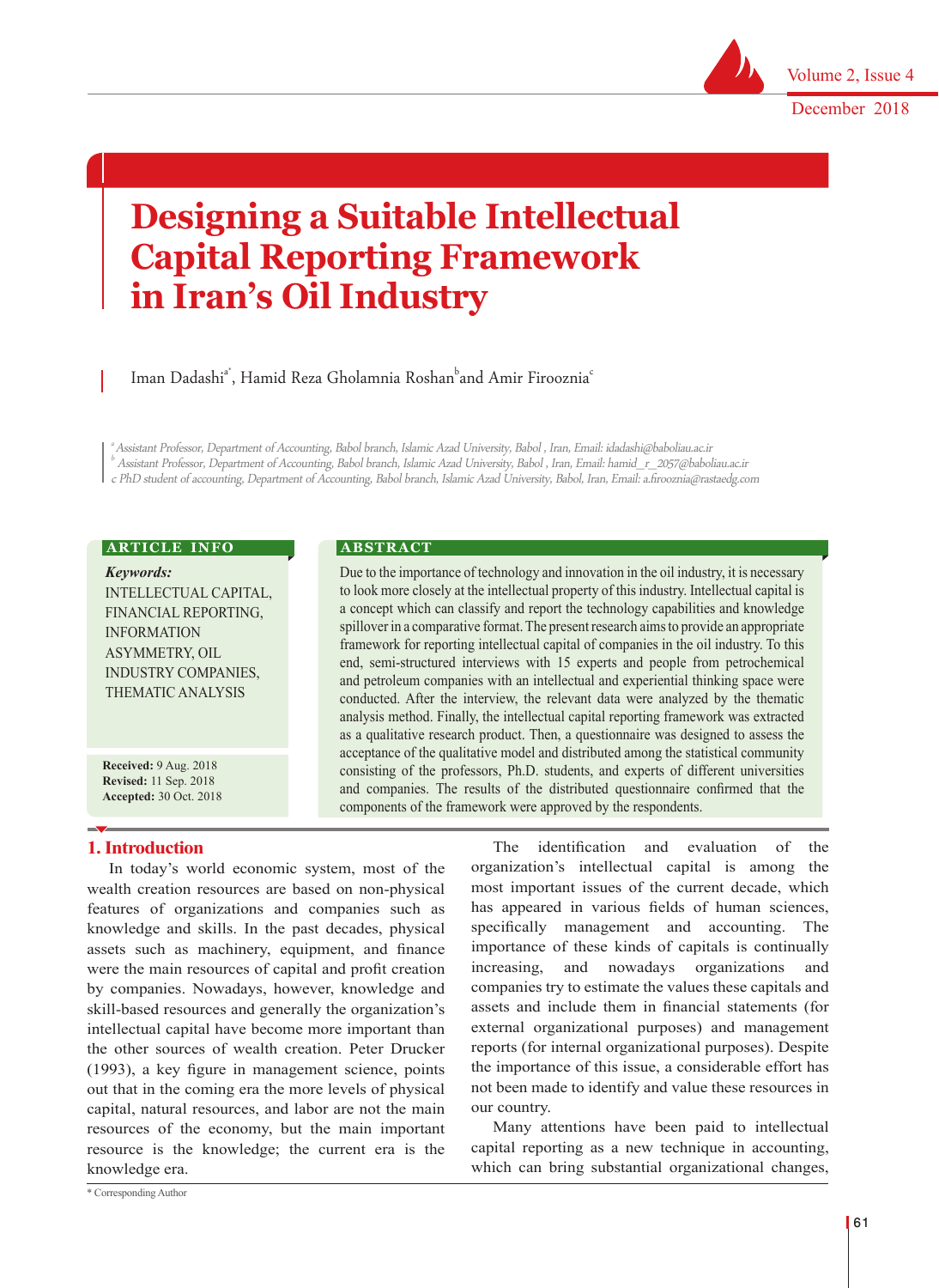especially in improving business performance at the company level. However, intellectual capital reporting as a management tool was criticized for its limited practical impact. Researchers have recently found that this can largely lead to success in developing countries (Yu et al., 2017).

Measuring the intellectual capital includes some criteria such as valuation and growth and some assets like ideas and thoughts, innovations, and creativity in various parts of the knowledge which are not considered as asset according to the traditional tools and standards of accounting. However, new valuation systems indicate and consider the effect of these assets on the market value of a company or organization. This matter also appears when comparing developed and developing countries because growth cannot be justified only based on tangible assets, and in many situations, high investment rates have an informationbased and knowledge-based infrastructure.

Defining and identifying the criteria and indicators of intellectual capital and evaluating these capitals are one of the major problems and challenges of the organizations in the world today. Since our country is also moving towards a knowledge-based economy, where various policies such as the Sixth Economic Development Plan and Resistance Economics and the emphasis on internal power have been pointed out, the necessity for more attention to knowledge-based companies and organizations and the dimensions of their intellectual capital and reporting is felt. Hence, this paper aims to play a role in the theoretical and practical development of this area of knowledge by identifying the dimensions and components affecting the intellectual capital reporting of companies in the oil industry.

# **2. Theoretical foundations**

Considering the magnitude of the oil industry in Iran having more than 200,000 people with a high level of expertise in the industry and its linkage to different sectors of the economy, measuring and reporting intellectual capital in this industry is of great importance. Therefore, a model should be designed and presented to identify and report intellectual capital of oil companies, especially the National Iranian Oil Company. Moreover, as stated above, the significant number of human resources in the industry with the education and professional expertise, the specific requirements of this industry from a strategic

perspective, and the role of knowledge and technology in its development signifies the issue of intellectual capital in this industry and attaches particular importance to scientific and academic research in order to cover some of the existing gaps in its reporting and, consequently, the proper management of its items.

Intellectual capital as an intangible asset produced within an organization is itself a strategic source enabling the company to create a competitive advantage and superiority in financial performance. However, due to the poor reporting of its items, there is a kind of information asymmetry between management and the shareholders of the company in this area, which may lead to an increase in agency costs.

On the other hand, in a resource-based view, the superior performance of companies can result from the uniqueness and integrity of their resources or their ability to respond to the environment on time. In this context, differences in the performance of companies come from the fact that successful organizations benefit from the strategic (physical, human, and organizational) resources their competitors lack. Therefore, the difference in resources plays a significant role in the company's profitability. Although intellectual capital has a direct impact on the company's performance as one of its resources, it is neglected in the reporting process of the company.

The importance of intangible assets for the value creation process is increasing in all companies. While intangible assets averaged only 5% of the company's total assets in 1978, in the current economy, approximately 50-90% of the value created by the company originates from the intellectual capital management rather than the production of physical products (Chareonsuk and Chansa, 2008).

According to the empirical researches by Amir and Lev (1996), it was estimated that only 10 to 15% of the market value of the 100 American companies under study was nearly accurately recorded by traditional measurement instruments, meaning that it is necessary to incorporate non-financial information in the estimation of the companies' value. They believed that the best definition for stock prices could be derived from a mix of financial and non-financial factors. Most experts and scholars believe that the current financial reporting system cannot explain and report new resources such as intangible assets of the company, including communications and knowledge accumulation. Reporting such information can decrease the company's cost of capital by reducing the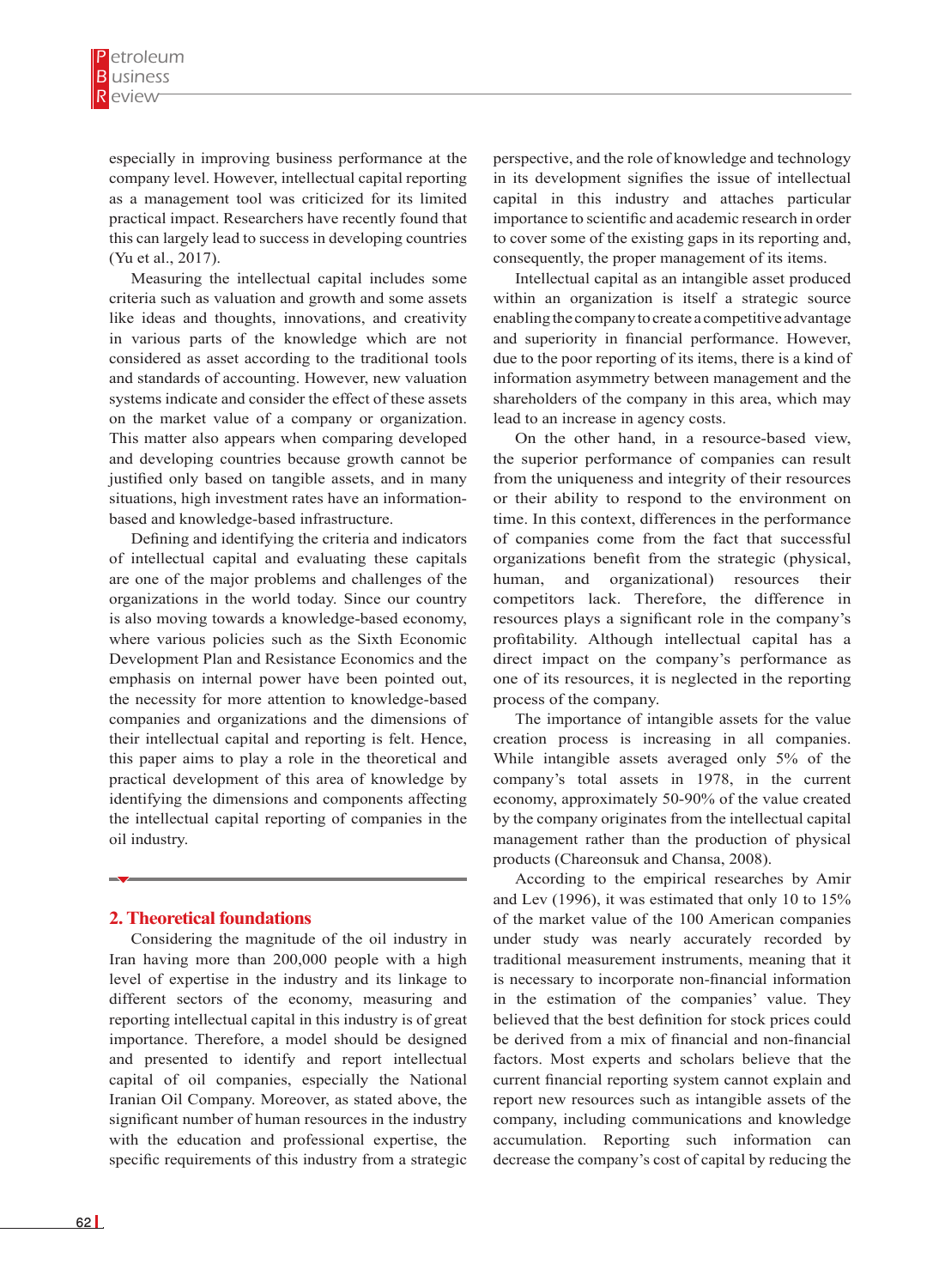uncertainty about future prospects and providing more accurate basis for valuation.

Generally, to more focus on the destructive effects of the lack of intellectual capital reporting in companies, the following reasons can be noted for the necessity of external reporting of intellectual capital.

• Minor stakeholders may be deprived of some information because they generally do not have access to information about the intangible assets of companies often issued in private meetings with major stakeholders (Shuai and Wang, 2010).

• Managers may abuse internal information generated on intangible items which are unknown to other investors and may engage in inside trading (Aboody and Lev, 2000).

• The liquidity of the stock market and demand for companies' securities are increased by further revealing intangible items (Diamond and Verrecchia, 1991).

• Stock fluctuations and the risk of false valuation growth, which causes investors and banks to consider a higher level of risk for companies.

• Placing higher levels of risk on companies increases the cost of capital.

## **3. Literature review**

The concept of intellectual capital was initially presented by Peter Drucker in the field of management in describing the post-capitalist society. At the end of the 1990s, the concept of intellectual capital and knowledge in the scientific resources of management and business became widespread (Bontis, 2002). Over time, intellectual capital management has become a broad scope and has entered into the areas of financial reporting and accounting of organizations. In an initial research on voluntary intellectual capital disclosure, Guthrie and Petty (2000) investigated the reporting manner of the top 20 Australian companies in six different industries. They measured the extent and range of different levels of intellectual capital published in the annual reports of companies using the content analysis. They examined 24 variables of three components of the intellectual capital of which six variables were related to human capital, nine were related to structural capital, and nine were related to relational capital. The results of their research revealed that 30% of disclosed items were related to structural capital, that about 40% was related to relational capital, and that about 30% was related to

human capital.

Capello and Faggian (2005) in a research concluded that, contrary to the past when innovation and creating value-added were considered to occur by large-sized companies, small and knowledge-based companies have more innovative capacity, which is related to the attention to the knowledge spillover in these companies and fortifying their relational capital and collective learning. In other words, the confrontation of these companies with external factors and the positive relationship with the knowledge environment increase the intellectual capital and then the human capital and relational capital of these companies. Therefore, intellectual capital is conceptually beyond human capital and is a combination of human, structural, and relational resources of the company. The components of intellectual capital and their weights show how these components interact with enhancing the knowledge function and its value for the whole organization (Chaminade and Roberts, 2003).

Some studies in the field of intellectual capital reporting have shown that the qualitative, but not quantitative, disclosure of intellectual capital has the greatest benefit to companies in terms of costbenefit. Quantitative and mathematical models of the intellectual capital disclosure are not positively referenced and are often caught in the trap of balance between reliability and relevance. Moreover, the fear of separated costs may also prevent companies from engaging in quantitative and reliable disclosure of intellectual capital information (Bellora and Guenther, 2015).

Ola et al. (2016) studied the relationship between intellectual capital and productivity in pharmaceutical companies. They investigated a sample of 19 companies and used the intangible value model to measure the value of intellectual capital and the Pulic model to analyze the intellectual capital efficiency. They also calculated productivity using the valueadded ratio obtained for each employee. Finally, the results indicated that there is a positive and significant relationship between the value of intellectual capital and productivity.

Kianto et al. (2018) argued that in order to remain relevant in the face of the increasing knowledge intensity of work, organizing, and value creation, the measurements of intellectual capital (IC) should revisit the foundations of what knowledge is. In order to regain this understanding, they proposed four critical themes that should be better recognized in IC measurement: multi-dimensionality, human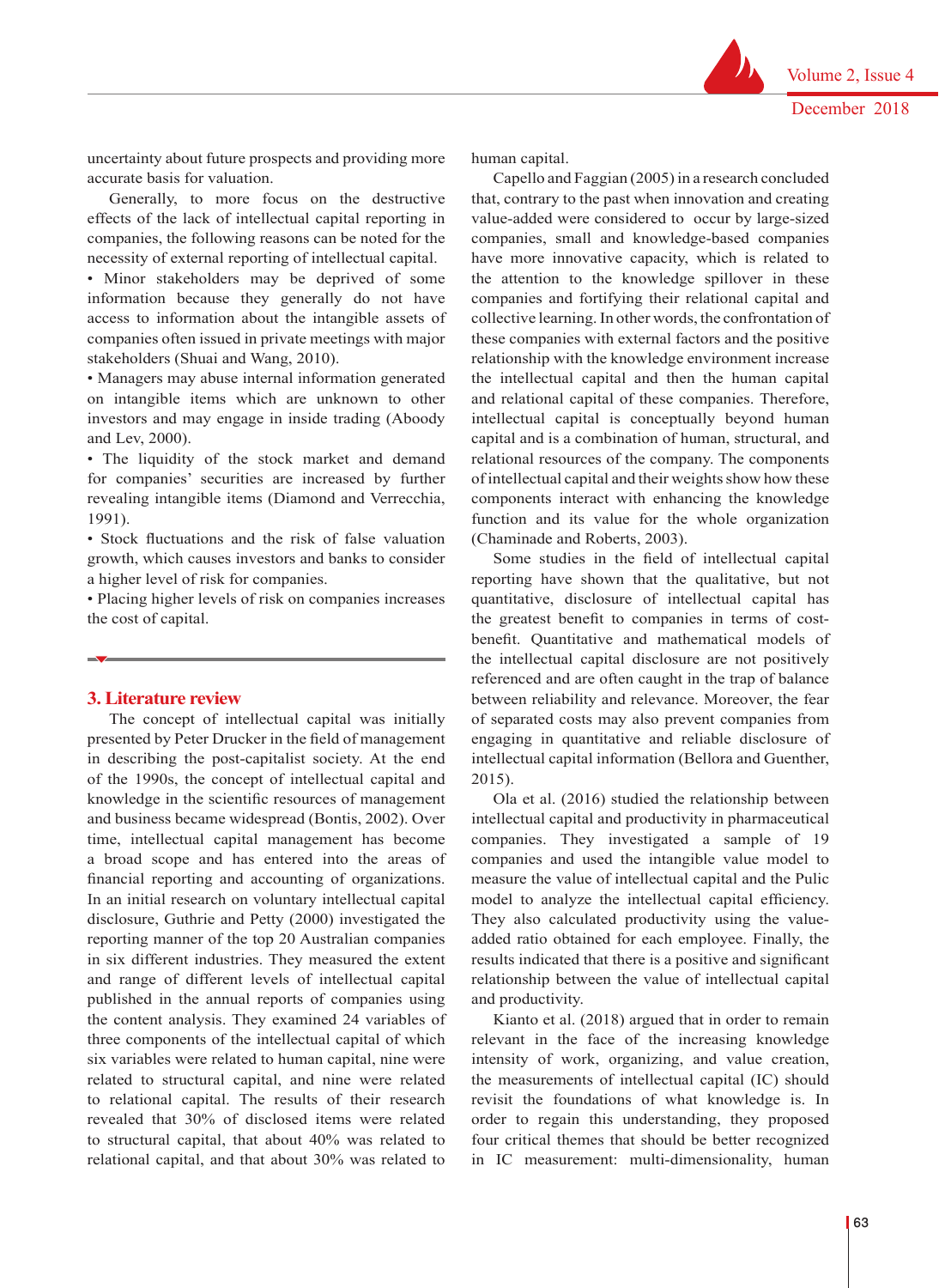agency and action, conceptuality, and temporality and dynamics.

Chia and Chien (2019) in their research concluded that, overall, the human, process, and customer capitals are major dimensions that affect the oil industry in maintaining good operating performance. The findings can serve as a reference to the operating performance evaluation of oil industry firms and to the establishment of a well-planned management system, thereby giving the service quality and operating performance of the accounting firms an advantage.

Adesina (2019) examined the effects of intellectual  $capital (IC) on technical, allocate, and cost efficiencies$ for a panel of 339 commercial banks operating in 31 African countries over the 2005–2015 period. His findings, which are based on Tobit and one-step generalized method of moments (GMM) regressions, provide evidence that IC have positive effects on bank technical, allocative, and cost efficiencies.

## **4. Methodology**

This research is an applied research in terms of the purpose. On the other hand, in terms of the nature of data (and analysis methods), it is a qualitative exploratory research and deals with qualitative data. A qualitative research is referred to as any kind of research the findings of which are not derived by statistical operations or numerical methods. A qualitative analysis has a completely different approach to data. In this type of research, the researcher should examine and analyze the documents and information logically and thoughtfully to discover the truth and facts and to judge the hypotheses (Hafeznia, 2006).

#### **4.1. Thematic analysis**

In this work, the thematic analysis is applied to analyzing the data. Among the diverse and complex qualitative approaches, the thematic analysis utilizes a suitable and flexible approach to analyzing qualitative data (Brown and Clark, 2006). The thematic analysis is suitable for identifying, analyzing, and reporting patterns (themes) within the data. Each theme contains an important fact about the data related to the research question. The researcher's judgment is necessary to determine the research themes.

#### **4.2 Codes generation**

Codes are features of data (semantic or content)

which seem to be interesting for analysis. The codes combining with each other form the themes. In this study, English letters and numbers are applied to coding as follows:

The interviewees are coded using English letters. The letters A to O are used here according to the total number of the interviewees, which were 15.

A special number is assigned to indicate the code number related to each important or influential phrase so as to access the main themes and conceptual categories from the researcher's point of view. This code begins at 1 for each text (the interviewee) and is increased naturally.

Each analysis unit (any text or interview) is numbered with one of the letters A to O. The codes in each analysis unit also start at 01, and the number of the code for that unit of analysis is incremented by one unit in the domain of the natural numbers. Therefore, each code consists of two components: the first one is the English letter assigned, and the second specifies the number of the targeted analysis unit.

#### **4.3 Statistical population and the sample**

For the semi-structured interviews, the statistical community includes the professors of the accounting discipline with at least a degree of associate professor, as well as the managers and experts of seven companies, including Pars Oil and Gas Company, Iranian Offshore Oil Company, Kalanaft Company, Petroleum Industry Health Organization, National Iranian South Oil Company, Iranian Central Oil Field Company, and Iranian Oil Pipelines and Telecommunication Company. The statistical population of the questionnaire consists of the above-mentioned statistical population plus Ph.D. graduates and students in the fields of accounting and different subfields of management. The sample used for conducting the interviews includes experts who are identified by the researcher based on previous studies as scholars in the area of intellectual capital. Statistical samples are selected based on the snowball method in which new interviewees are introduced by the previous ones. In snowball sampling, participants are selected in connection with the others, and the selected ones guide the researcher to the other people in the population. In this research, 15 interviews were conducted until theoretical saturation was achieved. Since it was not possible to provide a complete population framework for random sampling, a judgmental or accessible sample was used. 76 out of 109 distributed questionnaires were completed and delivered to the researcher.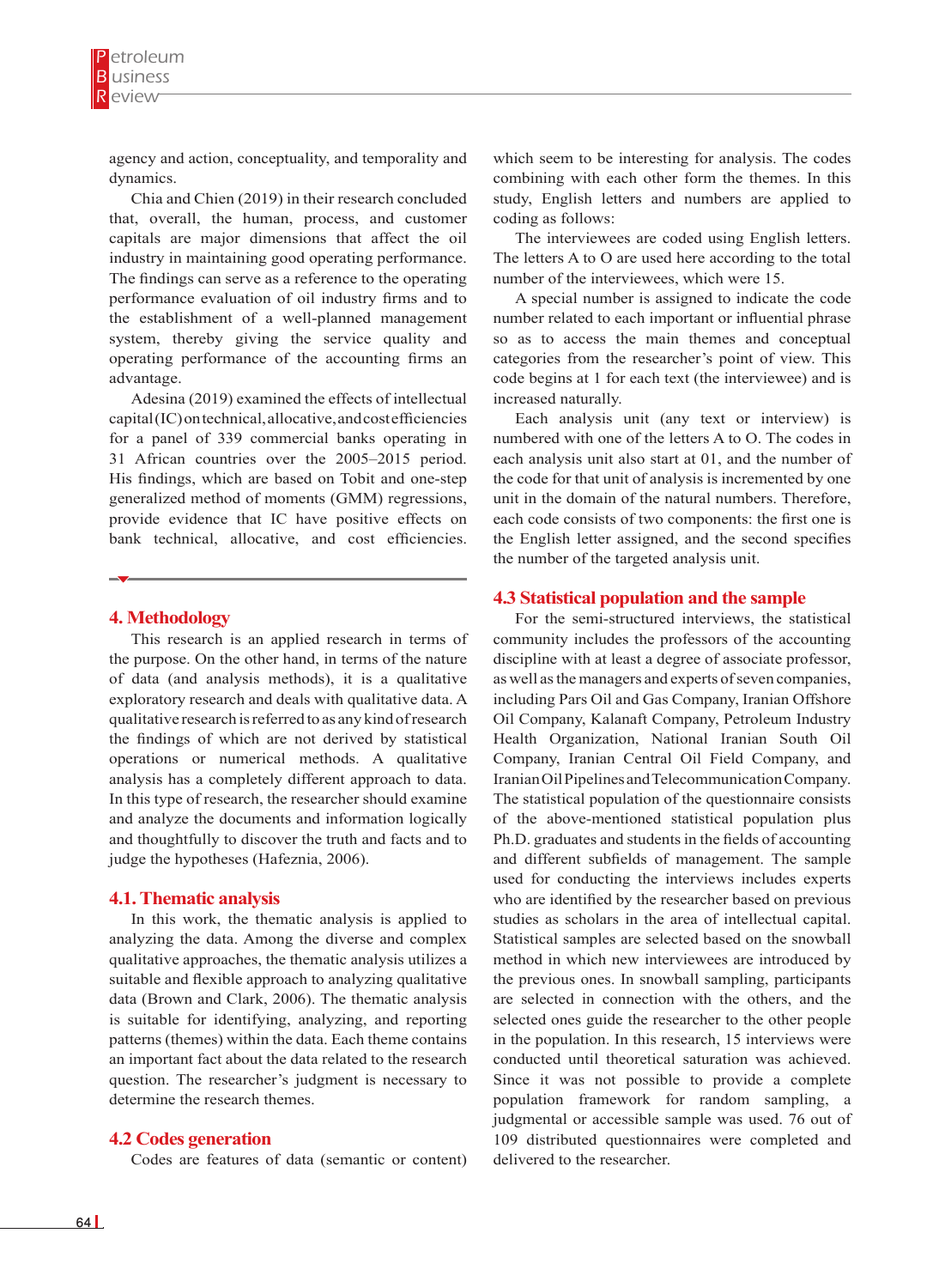

| Table 1 - Thematic analysis along with the codes of each theme. |                                                                                |                          |                                                                             |                        |                                                                              |                                                                                |  |  |  |
|-----------------------------------------------------------------|--------------------------------------------------------------------------------|--------------------------|-----------------------------------------------------------------------------|------------------------|------------------------------------------------------------------------------|--------------------------------------------------------------------------------|--|--|--|
| No. of the<br>main themes                                       | <b>Description of</b><br>the main theme                                        | No. of the<br>sub-themes | <b>Description of</b><br>the sub-theme                                      | No. of the<br>concepts | <b>Description of the concept</b>                                            | Code num ber                                                                   |  |  |  |
| A                                                               |                                                                                |                          |                                                                             | $A1-1$                 | Technical staff                                                              | C <sub>2</sub> -D <sub>4</sub> -O <sub>1</sub> -P <sub>2</sub> -L <sub>2</sub> |  |  |  |
|                                                                 |                                                                                |                          |                                                                             | $A1-2$                 | <b>Upstream</b> section                                                      | C3-B2-B6-K3-J10-I2                                                             |  |  |  |
|                                                                 |                                                                                |                          |                                                                             | $A1-3$                 | Training and education                                                       | C <sub>2</sub> -E <sub>2</sub> -F <sub>3</sub>                                 |  |  |  |
|                                                                 |                                                                                | A1                       | Individual dimension                                                        | $A1-4$                 | Highly skilled engineers                                                     | A4-D2-H2-P11                                                                   |  |  |  |
|                                                                 |                                                                                |                          | of human capital                                                            | $A1-5$                 | Downstream section                                                           | $G3-F8$                                                                        |  |  |  |
|                                                                 | Human capital                                                                  |                          |                                                                             | $A1-6$                 | Good English knowledge                                                       | $C3-C4-E1$                                                                     |  |  |  |
|                                                                 |                                                                                |                          |                                                                             | $A1-7$                 | Specific job requirements                                                    | D4-F2-M2                                                                       |  |  |  |
|                                                                 |                                                                                |                          |                                                                             | $A1-7$                 | Specific job requirements                                                    | D2-F4-G9-O5                                                                    |  |  |  |
|                                                                 |                                                                                | A2                       | Occupational (profes-<br>sional) dimension<br>of human capital              | $A2-1$                 | Work discipline and environment                                              | $D2-K2$                                                                        |  |  |  |
|                                                                 |                                                                                |                          |                                                                             | $B1-1$                 | Oil customers                                                                | J2-K4-G4                                                                       |  |  |  |
|                                                                 |                                                                                |                          |                                                                             | $B1-2$                 | Specific customers                                                           | $C1-E2-B5-$                                                                    |  |  |  |
|                                                                 |                                                                                |                          |                                                                             |                        |                                                                              | D2-H2-I3                                                                       |  |  |  |
|                                                                 |                                                                                |                          | External rela-                                                              | $B1-3$                 | Customer long-term relationship                                              | C1-E2-B5-H2                                                                    |  |  |  |
|                                                                 | Relational                                                                     |                          | tional capital                                                              | $B1-4$                 | Virtual cooperation                                                          | G <sub>4</sub>                                                                 |  |  |  |
| $\, {\bf B}$                                                    |                                                                                |                          |                                                                             | $B1-5$                 | Customers' royalty                                                           | <b>B7-K1-I3</b>                                                                |  |  |  |
|                                                                 | capital                                                                        |                          |                                                                             | $B1-6$                 | Favorable contracts                                                          | H11-M4                                                                         |  |  |  |
|                                                                 |                                                                                |                          |                                                                             | $B1-7$                 | Limited number of customers' cooperation                                     | $I3-D3-E3$                                                                     |  |  |  |
|                                                                 |                                                                                |                          | B <sub>2</sub>                                                              | $B2-1$                 | Personnel relations                                                          | D8-F7-H6                                                                       |  |  |  |
|                                                                 |                                                                                |                          |                                                                             | $B2-2$                 | Joint work meetings                                                          | D6-H6-J10-O12                                                                  |  |  |  |
|                                                                 |                                                                                |                          |                                                                             | $B2-3$                 | Managers' reputation                                                         | M <sub>4</sub>                                                                 |  |  |  |
|                                                                 | Structural capital                                                             |                          |                                                                             | $B2-4$                 | Managers' dealing mode with each employee                                    | D9-I8-F7                                                                       |  |  |  |
|                                                                 |                                                                                | C1<br>C <sub>2</sub>     | Organizational<br>ownerships<br>Organizational<br>structures                | $C1-1$                 | Integrated laws and rules                                                    | P2-B3-O7                                                                       |  |  |  |
|                                                                 |                                                                                |                          |                                                                             | $C1-2$                 | Reward system                                                                | $N2-O5$                                                                        |  |  |  |
|                                                                 |                                                                                |                          |                                                                             | $C1-3$                 | High disciplined environment                                                 | $A1-J11$                                                                       |  |  |  |
| $\mathsf{C}$                                                    |                                                                                |                          |                                                                             | $C2-1$                 | Special equipment & infrastructure                                           | D13-N3                                                                         |  |  |  |
|                                                                 |                                                                                |                          |                                                                             | $C2-2$                 | Hierarchical supervision                                                     | C5-B7-D2-F1-<br>G1- I2- L2-N1-P2                                               |  |  |  |
|                                                                 |                                                                                |                          |                                                                             | $C2-3$                 | Oil resources                                                                | D2- G3-J2                                                                      |  |  |  |
|                                                                 |                                                                                |                          |                                                                             | $C2-4$                 | Huge infrastructures                                                         | H1                                                                             |  |  |  |
|                                                                 | The importance<br>of intellec-<br>tual capital<br>measurement<br>and reporting | D1                       |                                                                             | $D1-1$                 | Equal importance of intellectual and<br>physical capital in the oil industry | $C1-B1-F2-$<br>$M1-N1-O1$                                                      |  |  |  |
|                                                                 |                                                                                |                          |                                                                             | $D1-2$                 | Importance of evaluating disclosure of IC information                        | B1-D2-F2-<br>H7-L5-P4                                                          |  |  |  |
|                                                                 |                                                                                |                          |                                                                             | $D1-3$                 | Using as a management tool in the oil industry                               | B1-D6-M1-N1-O1                                                                 |  |  |  |
|                                                                 |                                                                                |                          | Intellectual capital-                                                       | $D1-4$                 | The role of knowledge in new discoveries                                     | $C1-B1-F2$                                                                     |  |  |  |
|                                                                 |                                                                                |                          | related aspects                                                             | $D1-5$                 | Distinguishing between the qual-<br>ity of IC in oil and other industries    | $F2 - N1$                                                                      |  |  |  |
| ${\bf D}$                                                       |                                                                                |                          |                                                                             | $D1-6$                 | The large number of skilled per-<br>sonnel in the oil industry               | I1-C2-E6-B3                                                                    |  |  |  |
|                                                                 |                                                                                |                          |                                                                             | $D1-7$                 | Cost-benefit consideration                                                   | G6- C6- E4- H1                                                                 |  |  |  |
|                                                                 |                                                                                |                          |                                                                             | $D1-8$                 | Auditing intellectual capital reports                                        | D23-G17-H13-<br>L16-M9-N7-O8                                                   |  |  |  |
|                                                                 |                                                                                | D2                       | Infrastructures<br>required at the<br>macroeconomic<br>level of the country | $D2-1$                 | More competitive economic environment                                        | B5-D6-F2-J6-O11                                                                |  |  |  |
|                                                                 |                                                                                |                          |                                                                             | $D2-2$                 | Development of knowledge-based companies                                     | C9-K6-L8-N2                                                                    |  |  |  |
|                                                                 |                                                                                |                          |                                                                             | $D2-3$                 | Economic structure of the country                                            | B3-F11-M9-K8                                                                   |  |  |  |
|                                                                 |                                                                                |                          |                                                                             | $D2-4$                 | Sixth Program of Economic Development                                        | I1-C2-E6-<br><b>B3-N1-O1</b>                                                   |  |  |  |
|                                                                 |                                                                                |                          |                                                                             | $D2-5$                 | Prerequisites for economic growth                                            | F6-K2-E7                                                                       |  |  |  |
| E                                                               | Aspects of<br>reporting intel-<br>lectual capital                              | E1                       | Aspects of reporting<br>intellectual capital                                | $E1-1$                 | Attention to value judgment                                                  | E2- C3- F11- L7                                                                |  |  |  |
|                                                                 |                                                                                |                          |                                                                             | $E1-2$                 | Measurement problems                                                         | H6-E2-C3-F4-I9                                                                 |  |  |  |
|                                                                 |                                                                                |                          |                                                                             | $E1-3$                 | Unique framework for reporting                                               | M9-E3-D11-O6                                                                   |  |  |  |
|                                                                 |                                                                                |                          |                                                                             | $E1-4$                 | Entering value judgments in reporting                                        | D <sub>13</sub> -F <sub>5</sub> -N <sub>8</sub>                                |  |  |  |
|                                                                 |                                                                                |                          |                                                                             | $E1-5$                 | Unreliability of some information                                            | E14-G2-I13                                                                     |  |  |  |
|                                                                 |                                                                                |                          |                                                                             | $E1-6$                 | Senior management support                                                    | B4-N4-L15-N6                                                                   |  |  |  |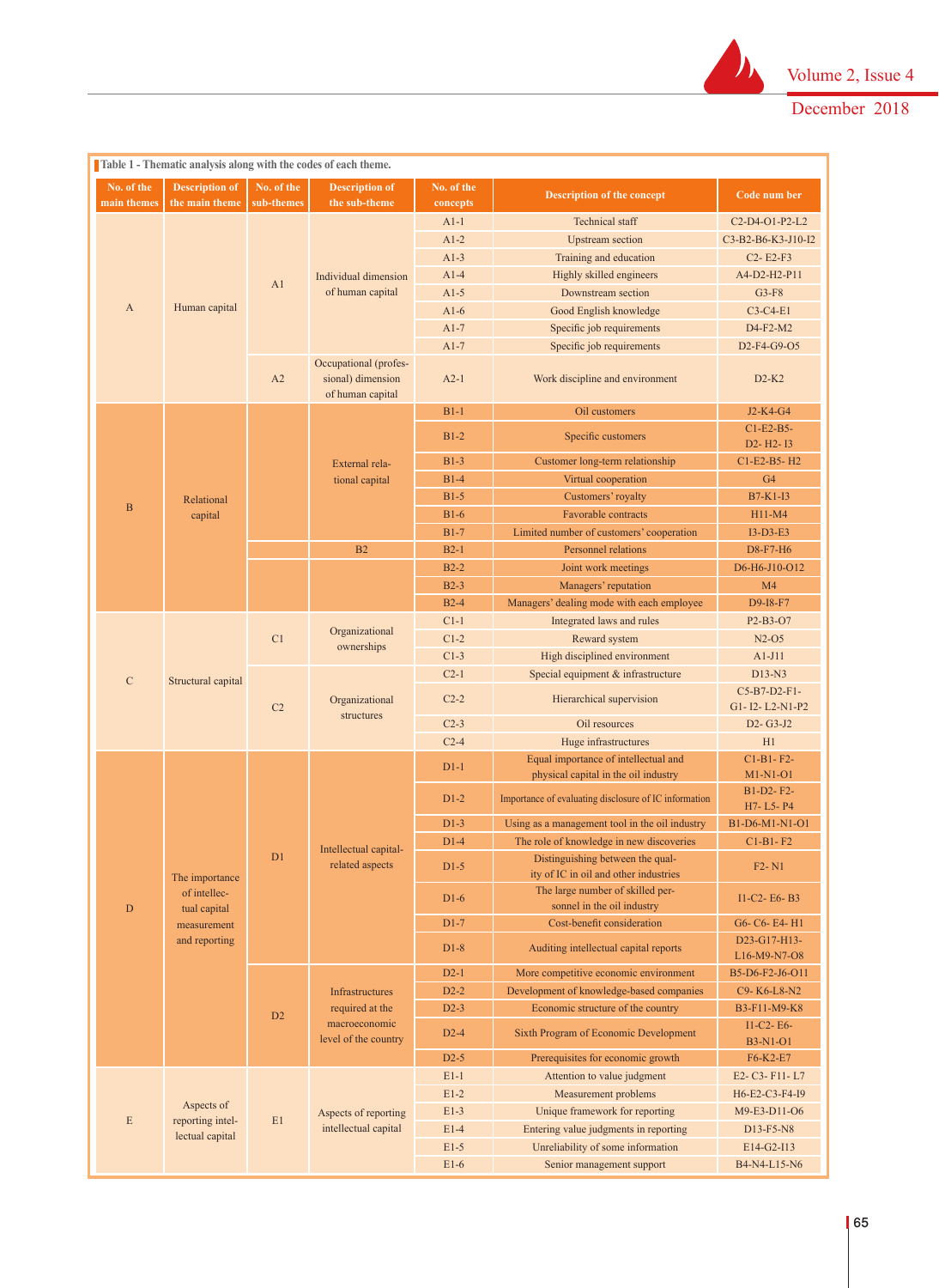# **4.4 Data collection method**

The data were collected in two ways:

# **4.4.1. Interview**

 Considering the background of individuals and using the advice of the relevant experts and professors, the interviews were conducted in total with 15 experts in the area of intellectual capital. It should be noted that according to the snowball method, in each interview, new potential interviewees are introduced by the current interviewee at the request of the researcher to be considered in the next stage. It is also worth noting that the conducted interviews were of a semi-structured type.

## **4.4.2. Questionnaire**

 A questionnaire consisting of 46 questions was designed based on the components of the model and was delivered to the experts to evaluate the acceptability of the developed model based on the interviews. The questionnaire measured the degree of the agreement of respondents based on the five-point Likert scale from the complete agreement to complete disagreement.

# **5. Research findings 5.1 Thematic analysis**

The qualitative data obtained by reviewing the texts and interviews were coded and categorized to find the themes. Then, the themes in the data were determined and named. Table 1 represents the results of the thematic analysis along with the theme categories and the codes of each one, based on which the qualitative model is drawn in Figure 1.

Figure 1 represents the model obtained from the analysis of the interview texts using the thematic analysis method. As can be seen in this figure, there are generally three aspects of the importance of intellectual capital reporting from the experts' point of view. In the first part of the framework, items that should be considered in intellectual capital reporting are discovered in three branches of human capital, structural capital, and communication capital. These items are based on the expertise and experience of the interviewees and on the questions asked by the researcher. Furthermore, the importance of intellectual capital reporting of companies in the oil industry was also discussed by the interviewees, which can be seen in the form of the final themes in the framework of

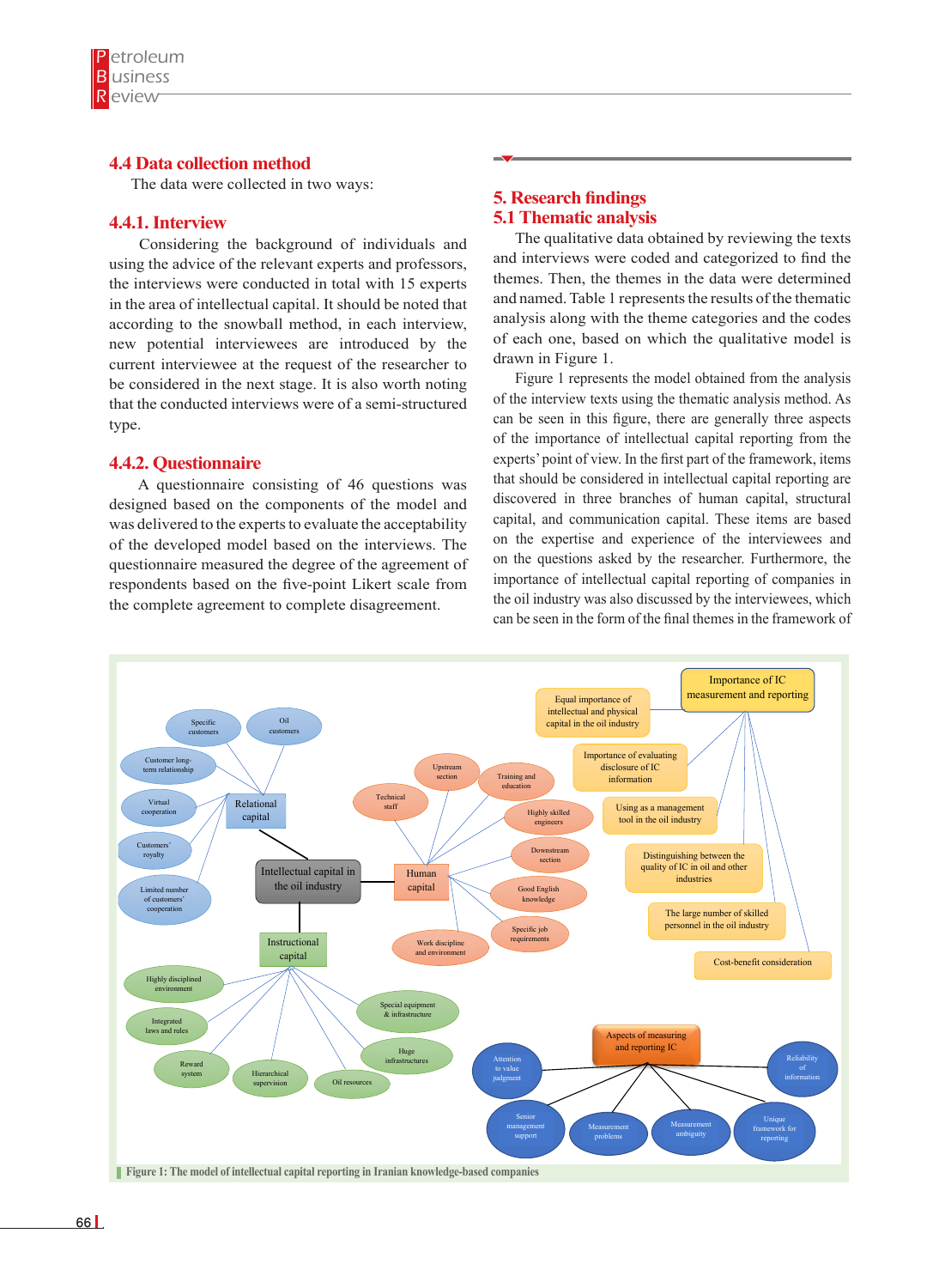

| Table 2 - Results of the binomial test. |                     |                  | <b>Groups</b> char- | The number              | <b>Percentage of</b> |                     |               |  |
|-----------------------------------------|---------------------|------------------|---------------------|-------------------------|----------------------|---------------------|---------------|--|
|                                         | <b>Question No.</b> | <b>Groups</b>    | acteristics         | of each group           | each group           | <b>Significance</b> | <b>Result</b> |  |
|                                         |                     | Group 1          | $\leq -3$           | $\overline{\mathbf{3}}$ | 0.04                 |                     |               |  |
| Technical                               | $\mathbf{1}$        | Group 2          | >3                  | 73                      | 0.96                 |                     | $\checkmark$  |  |
| knowledge                               |                     | Total            |                     | 76                      | 1.00                 | 0.001               |               |  |
|                                         |                     | Group 1          | $\leq -3$           | 5                       | 0.06                 |                     |               |  |
| Training and<br>education               | $\sqrt{2}$          | Group 2          | >3                  | 71                      | 0.94                 | 0.000               | ✓             |  |
|                                         |                     | Total            |                     | 76                      | 1.00                 |                     |               |  |
|                                         |                     | Group 1          | $\leq -3$           | 11                      | 0.15                 |                     | ✓             |  |
| Job aptitudes                           | $\overline{3}$      | Group 2          | >3                  | 65                      | 0.85                 | 0.020               |               |  |
|                                         |                     | Total            |                     | 76                      | 1.00                 |                     |               |  |
| Work-related                            |                     | Group 1          | $\leq -3$           | 31                      | 0.41                 |                     |               |  |
| knowledge                               | $\overline{4}$      | Group 2          | >3                  | 45                      | 0.59                 | 0.389               |               |  |
|                                         |                     | <b>Total</b>     |                     | 76                      | 1.00                 |                     |               |  |
| Variability                             | $\sqrt{5}$          | Group 1          | $\leq -3$<br>>3     | 14<br>62                | 0.18<br>0.82         | 0.001               |               |  |
|                                         |                     | Group 2<br>Total |                     | 76                      | 1.00                 |                     |               |  |
|                                         |                     | Group 1          | $\leq -3$           | 10                      | 0.13                 |                     |               |  |
| Innovation<br>and on-time               | 6                   | Group 2          | >3                  | 66                      | 0.87                 | 0.000               | ✓             |  |
| response ability                        |                     | Total            |                     | 76                      | 1.00                 |                     |               |  |
|                                         |                     | Group 1          | $\leq -3$           | 52                      | 0.68                 |                     |               |  |
| Entrepreneurial                         | $\tau$              | Group 2          | >3                  | 24                      | 0.32                 | 0.803               |               |  |
| characteristics                         |                     | Total            |                     | 76                      | 1.00                 |                     |               |  |
|                                         |                     | Group 1          | $\leq -3$           | 11                      | 0.14                 |                     |               |  |
| Periodic employee                       | $\,$ 8 $\,$         | Group 2          | >3                  | 65                      | 0.86                 | 0.041               | ✓             |  |
| assessment                              |                     | Total            |                     | 76                      | 1.00                 |                     |               |  |
|                                         |                     | Group 1          | $\leq -3$           | 62                      | 0.81                 |                     |               |  |
| Professional                            | 9                   | Group 2          | >3                  | 14                      | 0.19                 | 0.518               |               |  |
| certificates                            |                     | Total            |                     | 76                      | 1.00                 |                     |               |  |
|                                         |                     | Group 1          | $\leq -3$           | 5                       | 0.07                 |                     |               |  |
| <b>Business</b><br>trademarks           | 10                  | Group 2          | >3                  | 71                      | 0.93                 | 0.010               | ✓             |  |
|                                         |                     | Total            |                     | 76                      | 1.00                 |                     |               |  |
|                                         | 11                  | Group 1          | $\leq -3$           | 70                      | 0.92                 |                     |               |  |
| The importance<br>of customers          |                     | Group 2          | >3                  | 6                       | 0.08                 | 0.604               |               |  |
|                                         |                     | Total            |                     | 76                      | 1.00                 |                     |               |  |
| Customers'                              | 12                  | Group 1          | $\leq -3$           | 13                      | 0.17                 |                     |               |  |
| commitment                              |                     | Group 2          | >3                  | 63                      | 0.83                 | 0.003               | ✓             |  |
|                                         |                     | Total            |                     | 76                      | 1.00                 |                     |               |  |
|                                         | 13                  | Group 1          | $\leq -3$           | 42                      | 0.55                 |                     |               |  |
| Returning orders                        |                     | Group 2          | >3                  | 34                      | 0.45                 | 1.000               |               |  |
|                                         |                     | Total            |                     | 76                      | 1.00                 |                     |               |  |
| <b>Business</b>                         |                     | Group 1          | $\leq -3$           | 39                      | 0.51                 |                     |               |  |
| cooperation                             | 14                  | Group 2          | >3                  | 37                      | 0.49                 | 0.614               | ✓             |  |
|                                         |                     | Total<br>Group 1 | $< -3$              | 76<br>17                | 1.00<br>0.22         |                     |               |  |
| The number of                           | 15                  | Group 2          | >3                  | 59                      | 0.78                 | 0.013               | ✓             |  |
| main customers                          |                     | Total            |                     | 76                      | 1.00                 |                     |               |  |
|                                         |                     | Group 1          | $\leq -3$           | 29                      | 0.38                 |                     |               |  |
|                                         | 16                  |                  | >3                  | 47                      |                      |                     |               |  |
| Political rents                         |                     | Group 2<br>Total |                     | 76                      | 0.61                 | 0.041               |               |  |
|                                         |                     | Group 1          | $\lt$ -3            | 13                      | 0.17                 |                     |               |  |
| Personnel relations                     | 17                  | Group 2          | >3                  | 63                      | 0.83                 | 0.019               | $\checkmark$  |  |
|                                         |                     | Total            |                     | 76                      | 1.00                 |                     |               |  |
|                                         |                     | Group 1          | $\leq -3$           | 19                      | 0.25                 |                     |               |  |
| Joint work                              | $18\,$              | Group 2          | >3                  | 57                      | 0.75                 | 0.035               | ✓             |  |
| meeting                                 |                     | Total            |                     | 76                      | 1.00                 |                     |               |  |
|                                         |                     | Group 1          | $< -3$              | $\boldsymbol{9}$        | 0.12                 |                     |               |  |
| Managers' good<br>reputation            | 19                  | Group 2          | >3                  | 67                      | 0.88                 | 0.004               | ✓             |  |
|                                         |                     | Total            |                     | 76                      | 1.00                 |                     |               |  |
| Managers' deal-                         | 20                  | Group 1          | $\leq -3$           | 23                      | 0.16                 |                     |               |  |
| ing mode with                           |                     | Group 2          | >3                  | 53                      | 0.84                 | 0.049               | ✓             |  |
| each employee                           |                     | Total            |                     | 76                      | 1.00                 |                     |               |  |
|                                         |                     | Group 1          | $< -3$              | 12                      | 0.16                 |                     |               |  |
| <b>Business rights</b>                  | 21                  | Group 2          | >3                  | 64                      | 0.84                 | 0.043               | $\checkmark$  |  |
|                                         |                     | Total            |                     | 76                      | 1.00                 |                     |               |  |
|                                         |                     | Group 1          | $\leq -3$           | 18                      | 0.23                 |                     |               |  |
| Product quality<br>indicators           | $22\,$              | Group 2          | >3                  | 58                      | 0.77                 | 0.021               | ✓             |  |
|                                         |                     | Total            |                     | 76                      | 1.00                 |                     |               |  |
|                                         |                     | Group 1          | $< -3$              | 50                      | 0.66                 |                     |               |  |
| <b>Business secrets</b>                 | 23                  | Group 2          | >3                  | 26                      | 0.34                 | 1.000               |               |  |
|                                         |                     | Total            |                     | 76                      | $1.00\,$             |                     |               |  |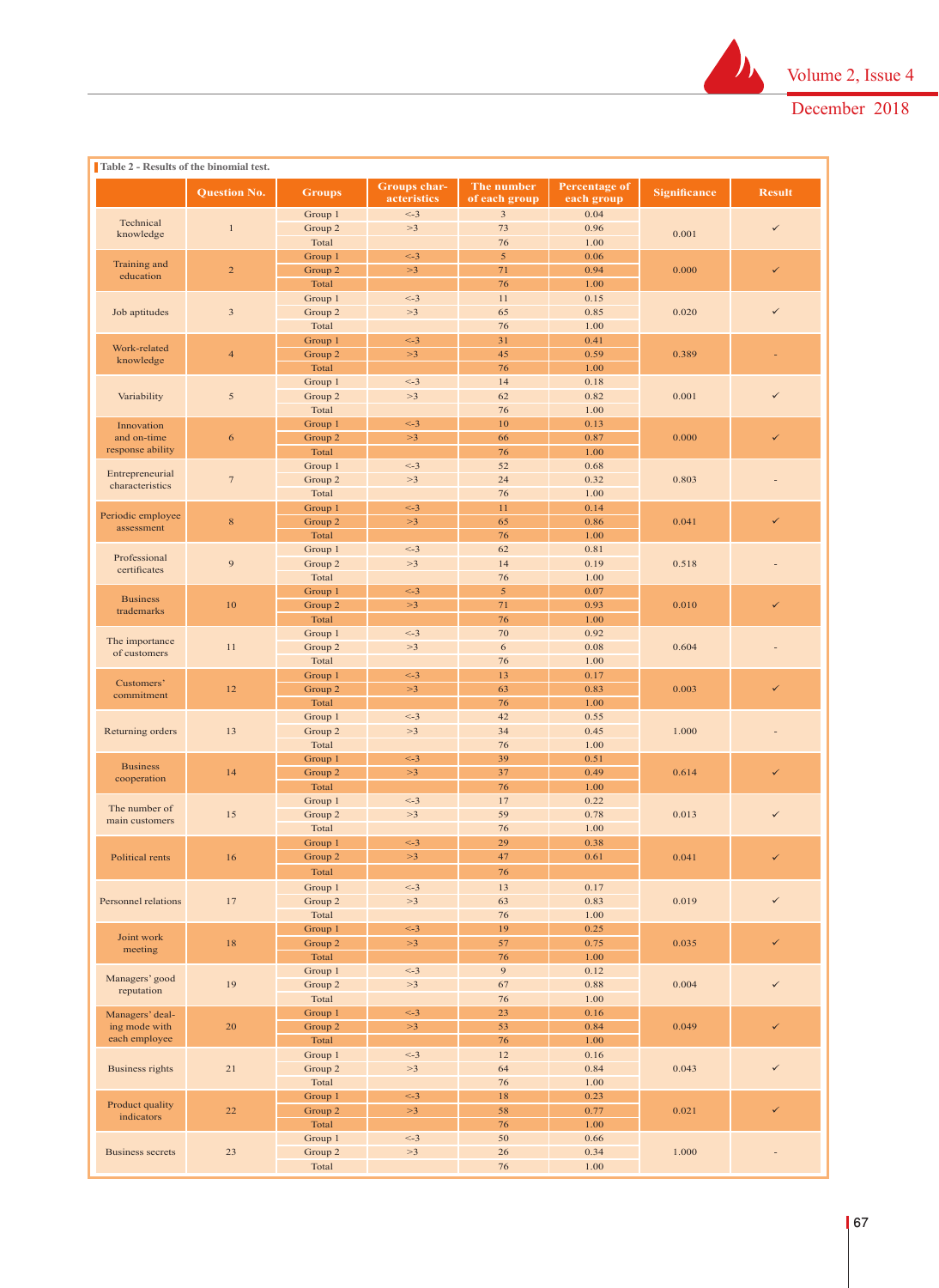|                                                                              | <b>Ouestion No.</b> | <b>Groups</b>                        | Groups char-<br>acteristics | The number<br>of each group | <b>Percentage of</b><br>each group | <b>Significance</b> | <b>Result</b>            |
|------------------------------------------------------------------------------|---------------------|--------------------------------------|-----------------------------|-----------------------------|------------------------------------|---------------------|--------------------------|
| Management<br>philosophy                                                     | 24                  | Group 1<br>Group 2<br>Total          | $\leq -3$<br>>3             | 14<br>62<br>76              | 0.18<br>0.82<br>1.00               | 0.011               | ✓                        |
| Organizational<br>culture                                                    | 25                  | Group 1<br>Group 2<br>Total          | $\leq -3$<br>>3             | 58<br>18<br>76              | 0.76<br>0.24<br>1.00               | 0.003               | ✓                        |
| Managerial<br>processes                                                      | 26                  | Group 1<br>Group 2<br>Total          | $\leq -3$<br>>3             | 21<br>55<br>76              | 0.27<br>0.73<br>1.00               | 0.048               | ✓                        |
| Information<br>systems                                                       | 27                  | Group 1<br>Group 2                   | $\leq -3$<br>>3             | 41<br>35                    | 0.53<br>0.47                       | 0.811               |                          |
| The importance of<br>intellectual capital<br>against physi-<br>cal capital   | 28                  | Total<br>Group 1<br>Group 2<br>Total | $\lt$ -3<br>>3              | 76<br>44<br>32<br>76        | 1.00<br>0.58<br>0.712<br>1.00      |                     |                          |
| The importance<br>of evaluating<br>the disclosure of<br>intellectual capital | 29                  | Group 1<br>Group 2                   | $\leq -3$<br>>3             | 31<br>45                    | 0.41<br>0.59                       | 0.003               | ✓                        |
| information<br>The importance of<br>intellectual capital<br>in knowledge-    | 30                  | Total<br>Group 1<br>Group 2          | $\leq -3$<br>>3             | 76<br>16<br>60              | 1.00<br>0.21<br>0.79               | 0.003               |                          |
| based companies<br>Using as a<br>management tool                             | 31                  | Total<br>Group 1<br>Group 2          | $\leq -3$<br>>3             | 76<br>58<br>18              | 1.00<br>0.76<br>0.24               | 0.003               | ✓                        |
| Attention to the<br>quality of intel-<br>lectual capital                     | 32                  | Total<br>Group 1<br>Group 2<br>Total | $\leq -3$<br>>3             | 76<br>21<br>55<br>76        | 1.00<br>0.27<br>0.73<br>1.00       | 0.048               |                          |
| Precise valuation<br>of intellec-<br>tual capital                            | 33                  | Group 1<br>Group 2<br>Total          | $\leq -3$<br>>3             | 41<br>35<br>76              | 0.53<br>0.47<br>1.00               | 0.811               |                          |
| Cost-benefit<br>consideration                                                | 34                  | Group 1<br>Group 2<br>Total          | $\leq -3$<br>>3             | 44<br>32<br>76              | 0.58<br>0.42<br>1.00               | 0.712               |                          |
| Auditing intellec-<br>tual capital reports                                   | 35                  | Group 1<br>Group 2<br>Total          | $\leq -3$<br>>3             | 31<br>45<br>76              | 0.41<br>0.59<br>1.00               | 0.037               | ✓                        |
| More com-<br>petitive economic<br>environment                                | 36                  | Group 1<br>Group 2<br>Total          | $\leq -3$<br>>3             | 15<br>61<br>76              | 0.20<br>0.80<br>1.00               | 0.003               |                          |
| Development of<br>knowledge-based<br>companies                               | 37                  | Group 1<br>Group 2<br>Total          | $\leq -3$<br>>3             | 21<br>55<br>76              | 0.27<br>0.73                       | 0.048               | ✓                        |
| Economic struc-<br>ture of the country                                       | 38                  | Group 1<br>Group 2<br>Total          | $\lt$ -3<br>>3              | 41<br>35<br>76              | 0.53<br>0.47<br>1.00               | 0.811               |                          |
| <b>Sixth Program</b><br>of Economic<br>Development                           | 39                  | Group 1<br>Group 2<br>Total          | $\leq -3$<br>>3             | 40<br>36<br>76              | 0.52<br>0.48<br>1.00               | 0.712               |                          |
| Prerequisites of<br>the economic<br>growth                                   | $40\,$              | Group 1<br>Group 2<br>Total          | $\lt$ -3<br>>3              | 31<br>45<br>76              | 0.41<br>0.59<br>1.00               | 0.037               | $\checkmark$             |
| Measurement<br>ambiguity                                                     | 41                  |                                      | $\leq -3$<br>>3             | 16<br>60<br>76              | 0.21<br>0.79<br>$1.00\,$           | 0.003               | ✓                        |
| Measurement<br>problems                                                      | 42                  |                                      | $\leq -3$<br>>3             | 17<br>59<br>76              | 0.21<br>0.79<br>1.00               | 0.003               | $\checkmark$             |
| Unique framework<br>for reporting                                            | 43                  |                                      | $\leq -3$<br>>3             | 19<br>57<br>76              | 0.27<br>0.73<br>$1.00\,$           | 0.048               | ✓                        |
| Entering<br>value judgments<br>in reporting                                  | 44                  |                                      | $\leq -3$<br>>3             | 43<br>34<br>76              | 0.53<br>0.47<br>1.00               | 0.811               | $\overline{\phantom{a}}$ |
| Unreliability of<br>some information                                         | $45\,$              |                                      | $\leq -3$<br>>3             | 44<br>32<br>76              | 0.58<br>0.42<br>$1.00\,$           | 0.712               |                          |
| Senior manage-<br>ment support                                               | 46                  |                                      | $\leq -3$<br>$>\!\!3$       | 31<br>45<br>76              | 0.41<br>0.59                       | 0.037               | $\overline{\phantom{a}}$ |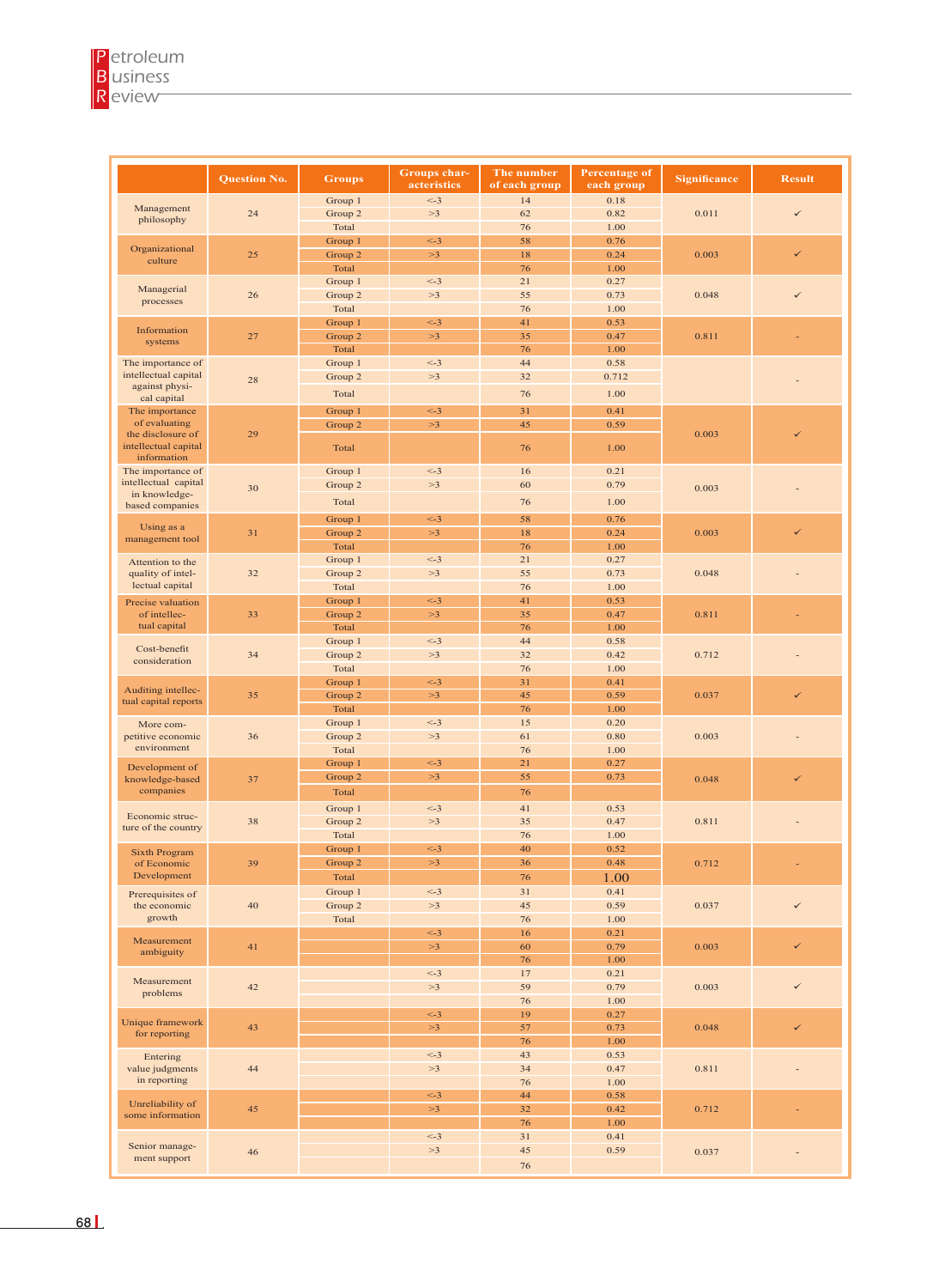Figure 1 after summarizing and categorizing them. Finally, in terms of the various aspects of intellectual capital reporting, extractive keywords were set up from the viewpoints of the corporate experts and academics in the form of the final themes in the final framework.

## **5.2 Analysis of questionnaire data**

A questionnaire was designed and given to the experts to evaluate the degree of their agreement about the proposed qualitative model. After collecting and extracting the data from the completed questionnaires, the SPSS software version 19 was used to analyze them. The questionnaire consisted of 46 questions designed based on the components of the developed qualitative model (Figure 1). 76 questionnaires were completed and delivered to the researcher. Each item in the questionnaire measured the degree of the agreement of respondents about the corresponding statement based on the five-point Likert scale from the complete agreement to complete disagreement. Finally, the collected responses were quantitated as follows, and they were analyzed based on the numerical value.

Totally disagreeing=1, disagreeing=2, not commenting=3, agreeing=4, totally agreeing=5.

We first examined the reliability and validity of the questionnaire. Reliability is the stability of measures by repeating the measurement (Azkia and Darban Astaneh, 2003). Cronbach's alpha was used to assess the reliability of the questionnaire. A value of Cronbach's alpha equal to 0.781 for 46 questions of the questionnaire indicated that the questionnaire had sufficient reliability. Validity is the degree of conformity of observations and research questions with the main purpose of the research.

The Kolmogorov-Smirnov test was used to check the normality of the research variables.

 $H_0$ : Data has a normal distribution.

 $H_1$ : Data does not have a normal distribution.

Based on the results of the test at a significance level of 5% ( $\alpha$  = 0.05), it was found out that the distribution of none of the questions in the questionnaire was normal. Therefore, a non-parametric binomial test was performed for all the questions.

The hypotheses of the binomial test for checking the mean of the questions are as follows:

 $H_0$ : More than half of the respondents did not agree with the proposed statement ( $P \le 0.05$ ).

 $H_1$ : More than half of the respondents agreed with the proposed statement ( $P > 0.05$ ).

Table 2 presents the results of the binomial test. The statement related to each question is given in a summarized form along with the related question number to facilitate the readability of the results.

## **6. Conclusion and Recommendations**

The specific result of this study presents the reporting model of the intellectual capital in the oil industry companies, as illustrated in Figure 1. In addition to the various types of reporting, which include a mixed form of reporting, i.e. quantitative-qualitative reporting, the model provides factors and criteria for reporting intellectual capital. Moreover, the various aspects of reporting are discussed in general. Based on the interviewees' responses, the average weight of the components of the model is tabulated in the below table:

Furthermore, based on the results of the questionnaire analysis, 33% of the total answers were related to human capital criteria; also, 24% and 14% were respectively related to relational capital and structural capital; 10% and 19% were assigned to the aspects of intellectual capital reporting and the importance of intellectual capital measurement and reporting respectively.

Since the statistical population of the present study includes the managers and experts of oil companies as well as professors and experts in accounting and human resources fields and since the research method is qualitative and uses soft data (interview and questionnaire), no research similar to the current one in the field of intellectual capital reporting has been conducted to compare our results and to confirm previous internal or external findings. However, the only work done in Iran can be the work of Zahedi et al. (2013) which designed a model for measuring intellectual capital in Iranian state cultural organizations. It is necessary to explain that the majority of internal researches in Iran in this area are based on correlation and regression methods and have only examined the relationship between intellectual capital and firm performance indicators; most of them have used Pulic model (1997) for measuring intellectual capital. Furthermore, external works in the area of intellectual capital reporting have been limited to questionnaire research and content analysis as mentioned in the literature review section; however, due to the structure of the present study, we cannot compare our results with their findings.

Considering the magnitude of the oil industry in Iran having more than two thousand people with a high level of expertise in the industry and the connection of the oil industry with the different sectors of the economy,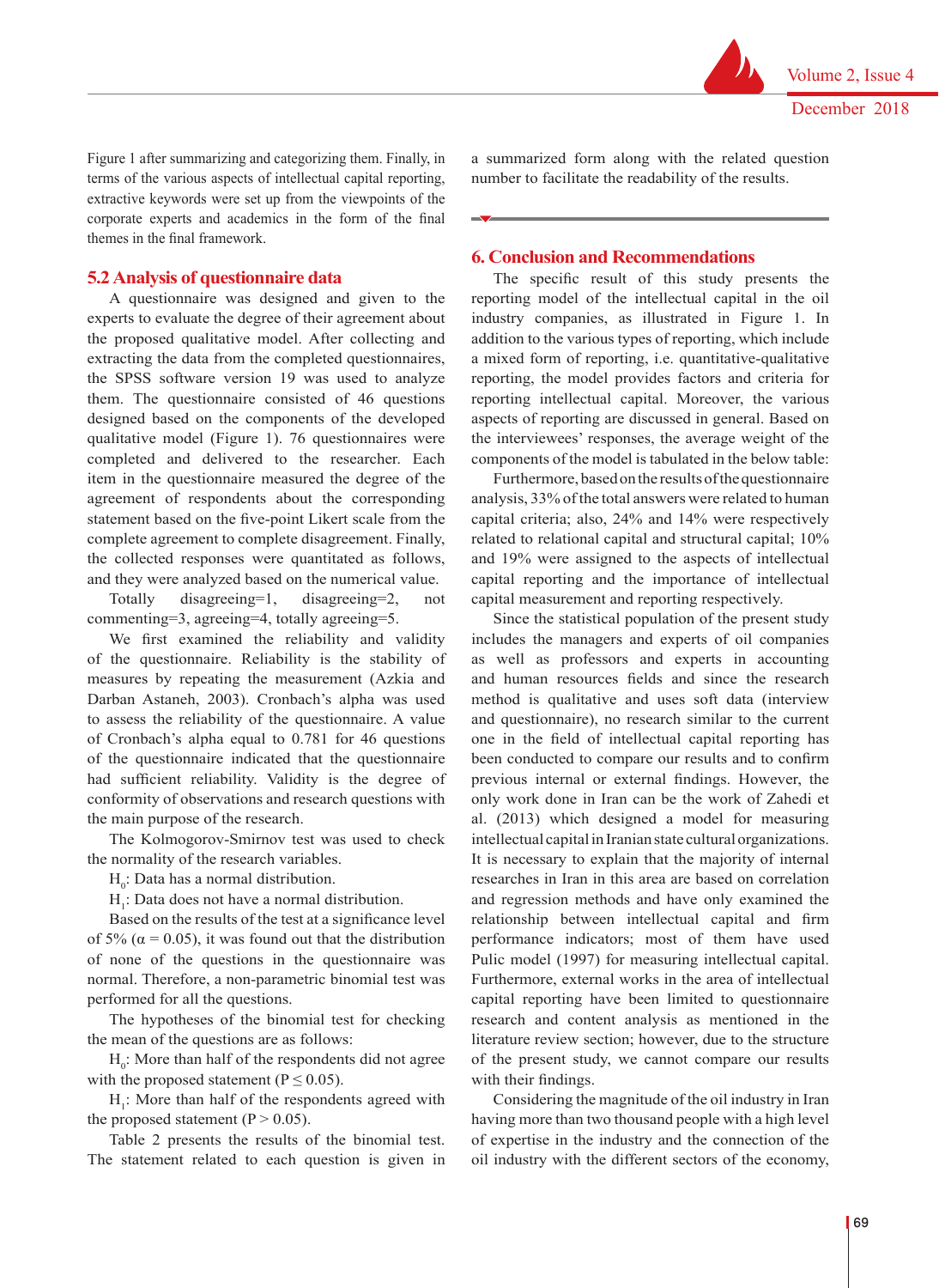reporting intellectual capital in this industry is of great importance. Therefore, the model of identifying and reporting intellectual capital should be designed and presented for oil companies, especially National Iranian Oil Company. The authors do not claim that the model presented is the only possible model, the only right model, or even the best possible model, but we claim that considering the current situation and the growth and expansion of intellectual assets at the level of companies, especially companies in the oil industry, we had better take a minimalistic action to capture the effects of intellectual capital in the financial statements of Iranian companies. This is important in addition to the usefulness of the users of this kind of information. Corporate executives also have the ability to manage their intellectual capital.

As pointed out in the literature review, the knowledge-based economy now plays a significant role in global economic growth and development. In recent decades, intellectual and intangible assets have replaced physical and fixed assets. In the current work, the experts also believed that the country's movement towards a knowledge-based economy, the development of

knowledge-based companies, and a significant increase in competition among knowledge-based companies have increased the importance of intellectual capital more than before. Therefore, regarding the importance of intellectual capital in the oil industry companies due to the important role of knowledge therein, the issue of providing information about intellectual capital reporting has become significant at the macroeconomic level of the country's economy.

In addition, the study of the components and concepts obtained from the research process, as seen in Figure 1, as well as the examination of the codes derived from the interviews, shows that intellectual capital reporting may have some disadvantages. In this context, the difficulty in measuring intellectual capital, the low reliability of some information, the negative effects of the value judgments on the reporting process, and ambiguity in measuring some of the criteria have been mentioned by the interviewees.

Regarding the output effects of the intellectual capital reporting, based on the framework obtained, it was found out that one of the important implications of reporting intellectual capital in an organization is the application of intellectual

| Table 3 - The average weight of the model components based on the interviewees' responses |        |                                                |      |                                               |        |                                   |        |                                                                                        |        |  |
|-------------------------------------------------------------------------------------------|--------|------------------------------------------------|------|-----------------------------------------------|--------|-----------------------------------|--------|----------------------------------------------------------------------------------------|--------|--|
| Human capital                                                                             |        | <b>Relational capital</b>                      |      | <b>Instructional capital</b>                  |        | Aspects of re-<br>porting IC      |        | <b>Importance of</b><br><b>IC</b> measurement<br>and reporting                         |        |  |
| Component                                                                                 | Weight | Weight<br>Component                            |      | Component                                     | Weight | Component                         | Weight | Component                                                                              | Weight |  |
| <b>Technical staff</b>                                                                    | 0.80   | Oil customers                                  | 0.60 | Highly<br>disciplined<br>environment          | 0.40   | Attention to<br>value judgment    | 0.60   | Equal importance<br>of intellectual and<br>physical capital in<br>the oil industry     | 0.33   |  |
| <b>Upstream</b> section                                                                   | 0.73   | Specific<br>customers                          | 0.80 | <b>Integrated</b> laws                        | 0.53   | Senior manage-<br>ment support    | 0.27   | Importance<br>of evaluating<br>disclosure of IC<br>information                         | 0.40   |  |
| Training and<br>education                                                                 | 0.67   | Customer long-<br>term relationship            | 0.93 | Reward system                                 | 0.47   | Measurement<br>problems           | 0.4    | Using as a meas-<br>urement tool in<br>the oil industry                                | 0.53   |  |
| Highly skilled<br>engineers                                                               | 0.80   | Vertical<br>cooperation                        | 0.67 | Hierarchical<br>supervision                   | 0.60   | Measurement<br>problems           | 0.93   | Distinguish-<br>ing between the<br>quality of IC<br>in the oil and<br>other industries | 0.73   |  |
| Downstream<br>section                                                                     | 0.87   | <b>Customer royalty</b>                        | 0.8  | Oil resources                                 | 0.87   | Measurement<br>ambiguity          | 0.87   | The large num-<br>ber of skilled<br>personnel in the<br>oil industry                   | 0.27   |  |
| Good English<br>knowledge                                                                 | 0.60   | Limited number<br>of customers'<br>cooperation | 0.87 | Huge infra-<br>structures                     | 0.73   | Unique framework<br>for reporting | 0.40   | Cost-benefit<br>consideration                                                          | 0.80   |  |
| Specific job<br>requirements                                                              | 0.73   |                                                |      | Special equip-<br>ment and<br>infrastructures | 0.80   | Reliability of<br>information     | 0.60   |                                                                                        |        |  |
| Work discipline<br>and environment                                                        | 0.53   |                                                |      |                                               |        |                                   |        |                                                                                        |        |  |